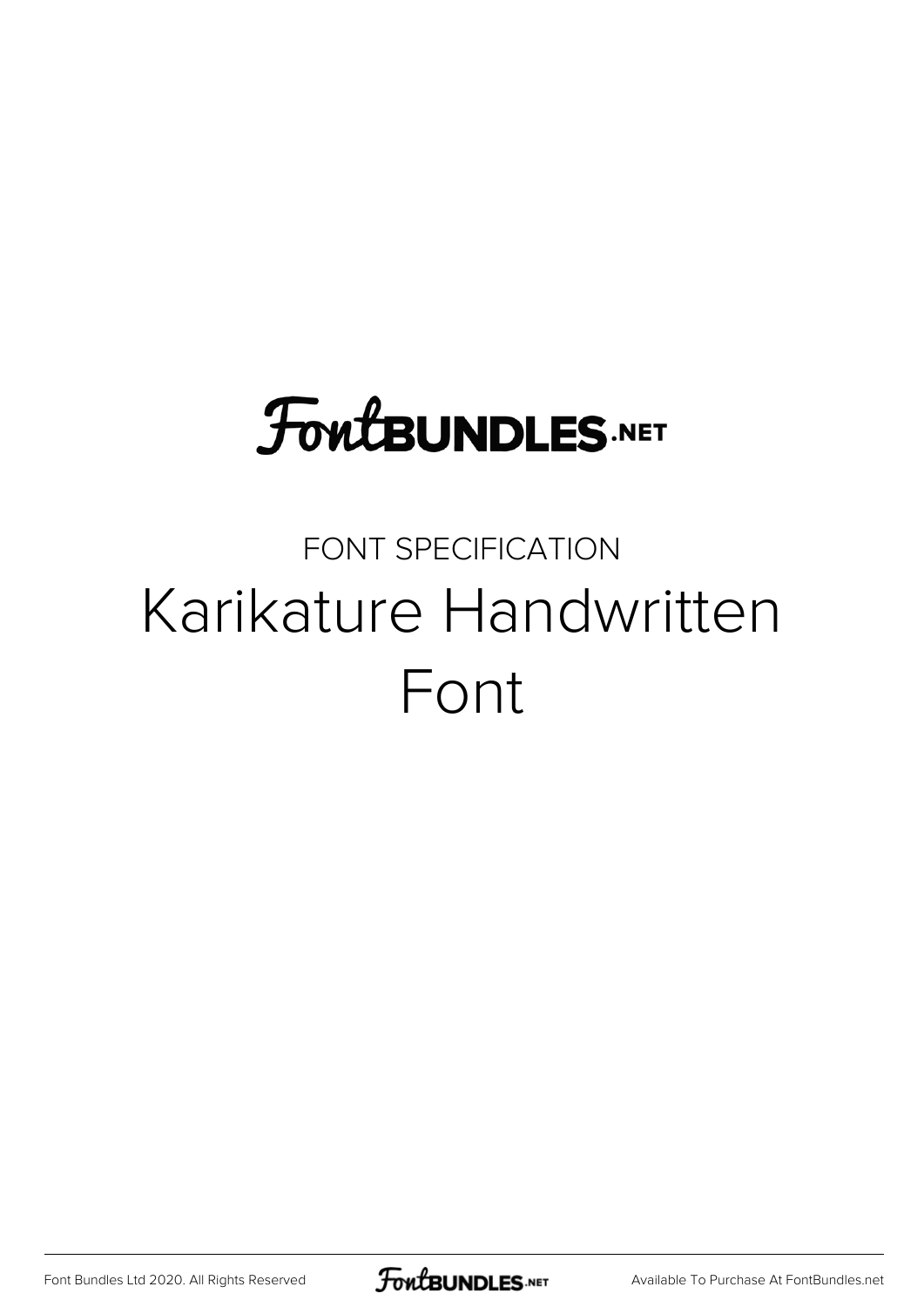#### Karikature - Regular

**Uppercase Characters** 

## ABCDEFGHIJKLMNOPQRSTUV WXYZ

Lowercase Characters

### abcdefghijklmnoparstuvwxy  $\boldsymbol{z}$

**Numbers** 

## 0123456789

Punctuation and Symbols

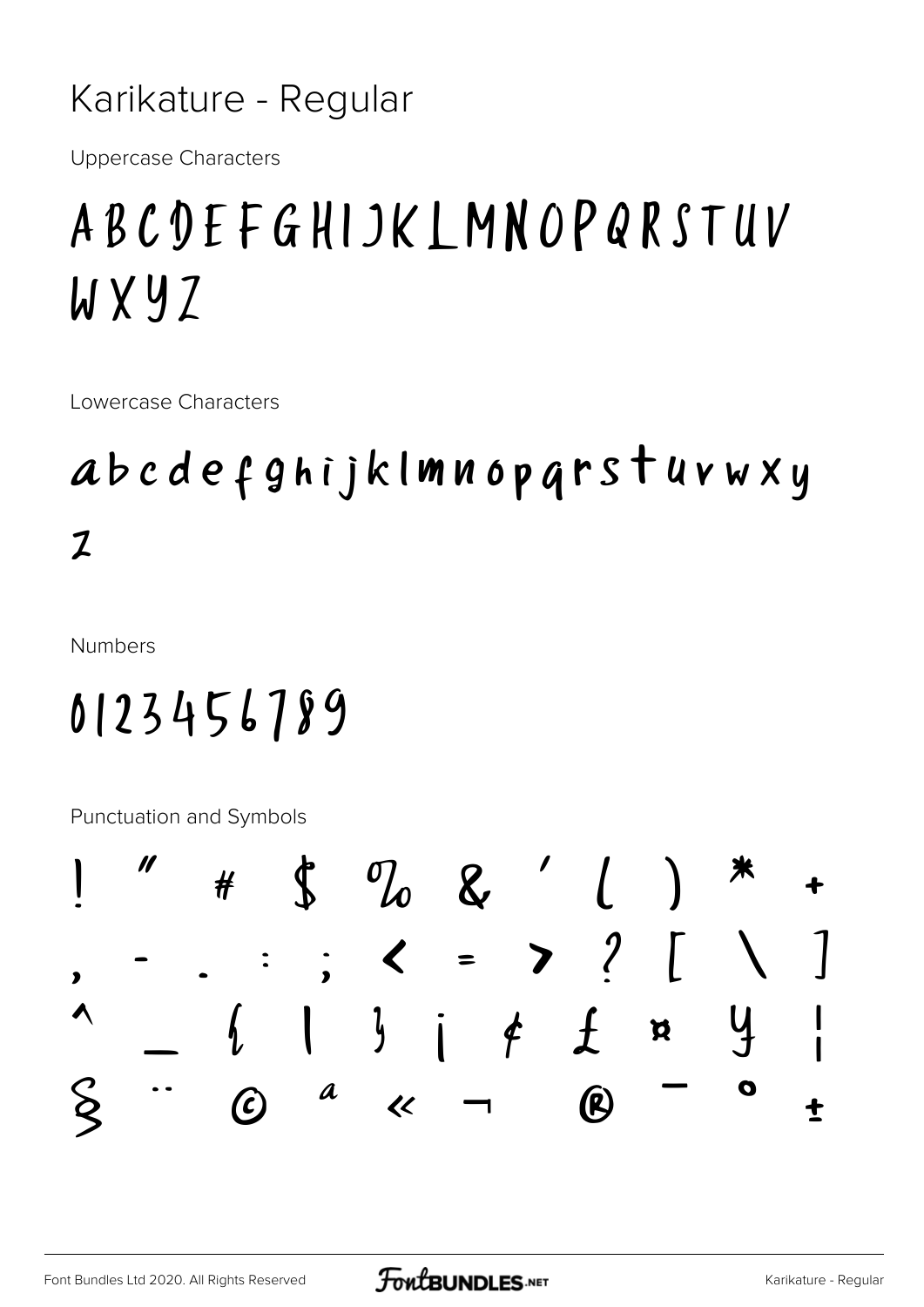## $2$  3  $'$   $M$   $T$   $\cdot$   $\frac{1}{5}$   $\frac{6}{7}$   $\frac{1}{4}$   $\frac{1}{2}$  $\frac{3}{4}$

All Other Glyphs

|  | $\begin{array}{ccccccccccccccccc} \lambda & \acute{A} & \acute{A} & \acute{A} & \ddot{A} & \ddot{A} & \ddot{A} & \mathcal{H} & \mathcal{C} & \dot{E} \end{array}$                                                                                                                                                                              |  |  |  |
|--|------------------------------------------------------------------------------------------------------------------------------------------------------------------------------------------------------------------------------------------------------------------------------------------------------------------------------------------------|--|--|--|
|  | $\acute{t}$ $\acute{t}$ $\acute{t}$ $\acute{t}$ $\acute{t}$ $\acute{t}$ $\acute{t}$ $\acute{t}$ $\acute{t}$ $\acute{t}$ $\acute{t}$ $\acute{t}$ $\acute{t}$ $\acute{t}$ $\acute{t}$ $\acute{t}$ $\acute{t}$ $\acute{t}$ $\acute{t}$ $\acute{t}$ $\acute{t}$ $\acute{t}$ $\acute{t}$ $\acute{t}$ $\acute{t}$ $\acute{t}$ $\acute{t}$ $\acute{t$ |  |  |  |
|  | $\begin{array}{ccc} \n\hat{0} & \hat{0} & \hat{0} & \hat{0} & \hat{0} & \star & \emptyset & \hat{0} & \hat{u} & \hat{u} \n\end{array}$                                                                                                                                                                                                         |  |  |  |
|  | Û Ü Ý þ ß à á â ã                                                                                                                                                                                                                                                                                                                              |  |  |  |
|  | äåæçèé é ë i                                                                                                                                                                                                                                                                                                                                   |  |  |  |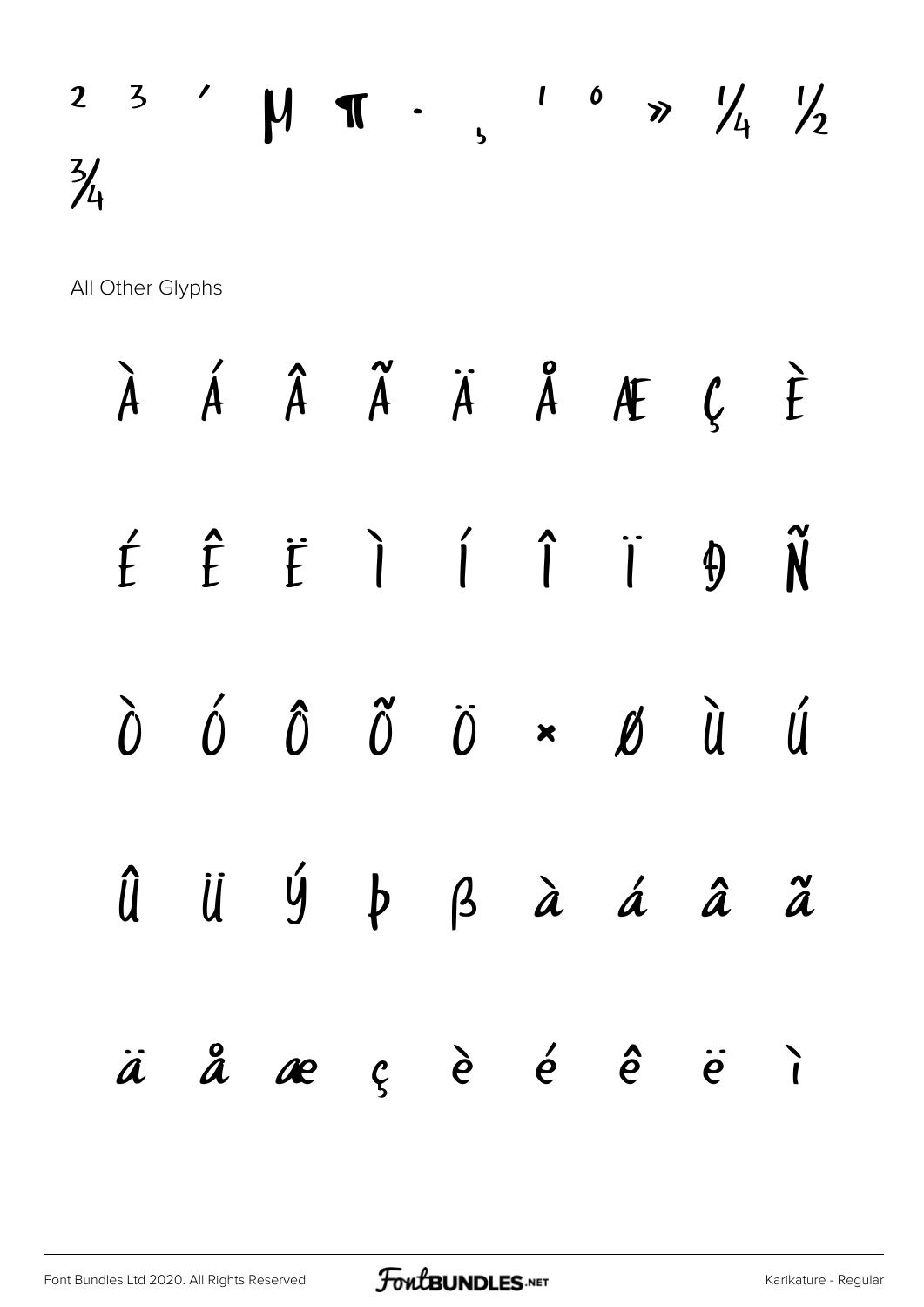|  | $\hat{i}$ $\hat{i}$ $\hat{d}$ $\hat{w}$ $\hat{o}$ $\hat{o}$ $\hat{o}$                                                       |  |  |  |
|--|-----------------------------------------------------------------------------------------------------------------------------|--|--|--|
|  | $\ddot{o}$ = $\phi$ $\ddot{u}$ $\acute{u}$ $\ddot{u}$ $\ddot{u}$ $\acute{y}$ $\phi$                                         |  |  |  |
|  |                                                                                                                             |  |  |  |
|  | $\begin{array}{ccccccc}\n\sim & \end{array}$ , $\qquad \qquad \qquad$ , $\qquad \qquad$ , $\qquad \qquad$ , $\qquad \qquad$ |  |  |  |
|  | $\frac{1}{1}$ +  \ )                                                                                                        |  |  |  |
|  | F $f$ $\theta$ $f$ $\theta$ $\omega$ $m$ $\theta$ $\Delta$ $\pi$                                                            |  |  |  |
|  | $\sum$ - / · $\int$ $\infty$ $\int$ $\approx$ $\le$                                                                         |  |  |  |